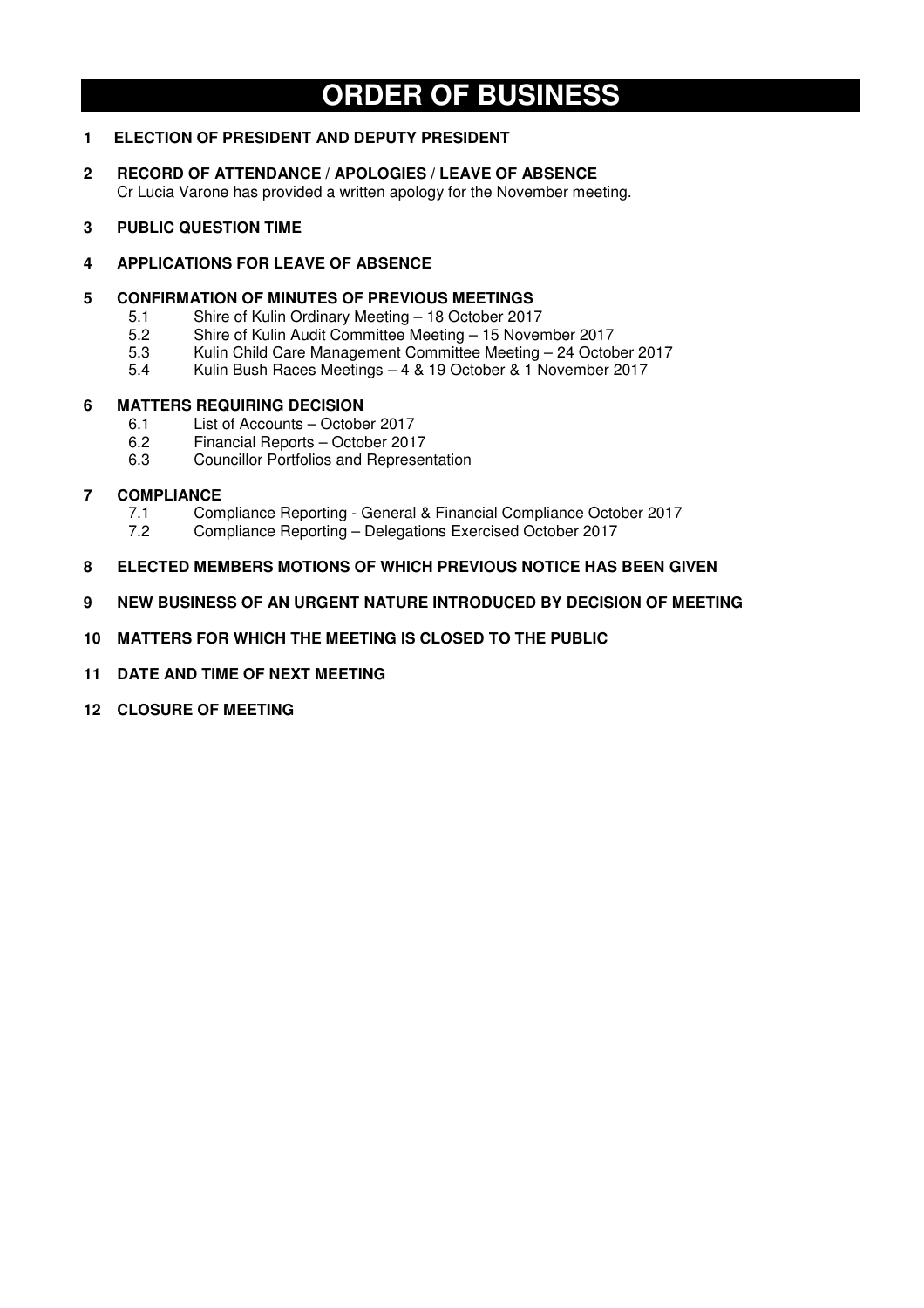## **Minutes of an Ordinary Meeting of Council held in the Council Chambers on Wednesday 15 November 2017 commencing at 4:01pm**

### **Election of President**

The President Cr West vacated the chair. The CEO declared the position of President vacant and called for nominations. A written nomination has been received from Cr Barry West. The CEO called for other nominations. As no further nominations were received, Cr West was declared elected unopposed to the position of President for a 2 year term expiring in October 2019.

Cr West made and signed the Elected Members Declaration, Form 7, witnessed by Noel Mason.

Cr West thanked everyone for their support over the past 2 years and commented that it was a privilege to be President of the Kulin Shire.

### **Election of Deputy President**

Attendance

The President, Cr West took the chair and called for nominations for the position of Deputy President. A written nomination has been received from Cr Rodney Duckworth. The President called for other nominations. As no further nominations were received, Cr Duckworth was declared elected unopposed to the position of Deputy President for a 2 year term expiring in October 2019.

Cr Duckworth made and signed the Elected Members Declaration, Form 7, witnessed by Noel Mason.

Cr West expressed thanks to Cr Duckworth for the hours of work he has put in, and the many meetings he makes the effort to attend.

## **1. DECLARATION OF OPENING / ANNOUNCEMENT OF VISITORS**

### **2. RECORD OF ATTENDANCE/APOLOGIES/LEAVE OF ABSENCE**

| <b>BD</b> West      | President                      | West Ward        |
|---------------------|--------------------------------|------------------|
| <b>RD Duckworth</b> | Deputy President               | West Ward        |
| <b>HT</b> McInnes   | Councillor                     | <b>Town Ward</b> |
| G Robins            | Councillor                     | Town Ward        |
| <b>B</b> Smoker     | Councillor                     | West Ward        |
| R Bowey             | Councillor                     | Town Ward        |
| <b>BP Taylor</b>    | Councillor                     | Central Ward     |
| M Lucchesi          | Councillor                     | Central Ward     |
| N Mason             | <b>Chief Executive Officer</b> |                  |
| C Vandenberg        | Deputy CEO                     |                  |
| J Hobson            | Manager of Works               |                  |
| N Thompson          | ESO / Minutes                  |                  |
| Apologies           |                                |                  |
| L Varone            | Councillor                     | East Ward        |
|                     |                                |                  |

### **3. PUBLIC QUESTION TIME**  Nil

### **4. APPLICATIONS FOR LEAVE OF ABSENCE**  Nil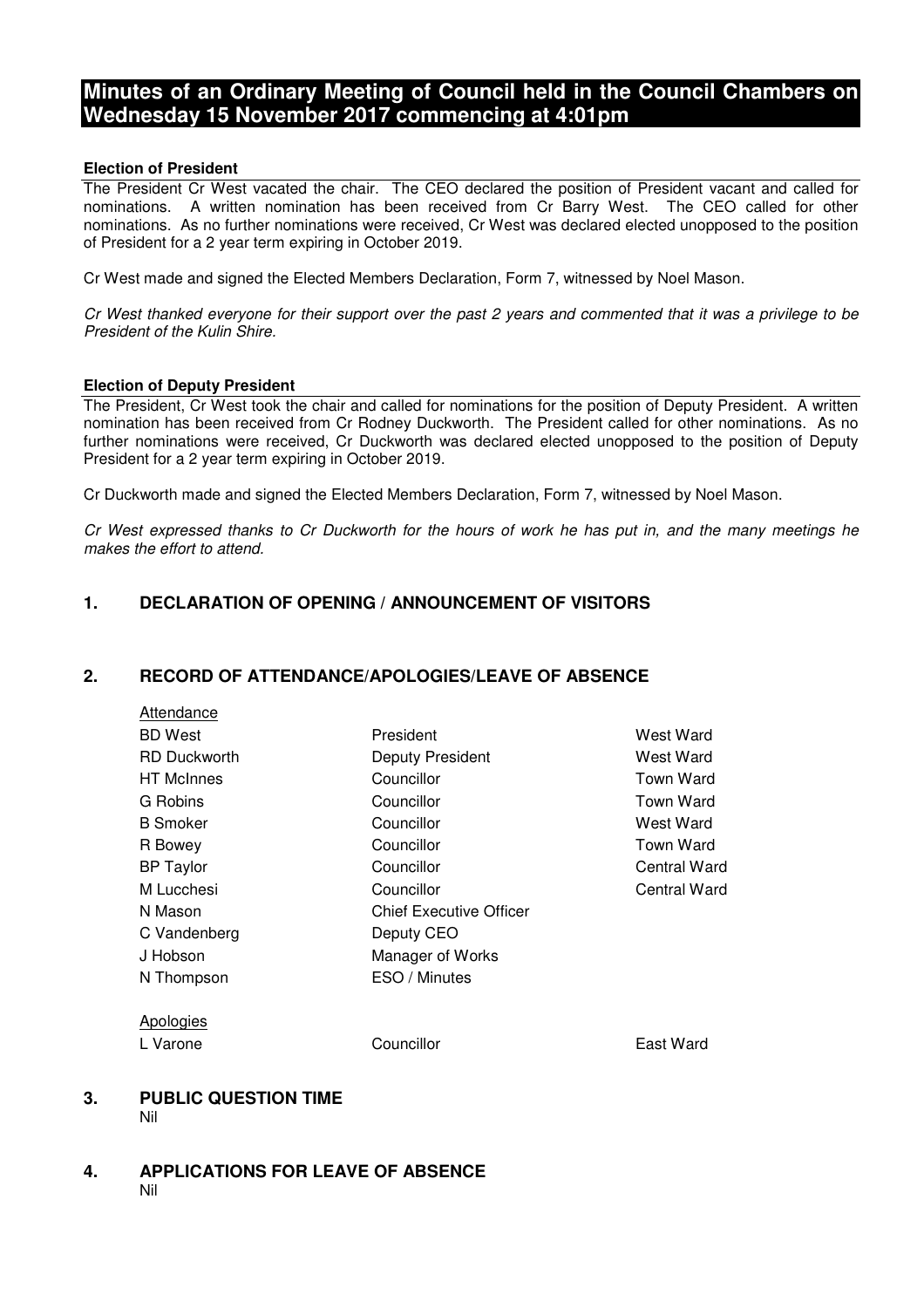### **5. CONFIRMATION OF MINUTES OF PREVIOUS MEETINGS**

Shire of Kulin Ordinary Meeting – 18 October 2017

**01/1117** 

**Moved Cr Robins Seconded Cr Taylor that the minutes of the Ordinary Council Meeting held on 18 October 2017 be confirmed as a true and correct record. Carried 8/0** 

Shire of Kulin Audit Committee Meeting - 15 November 2017

**02/1117** 

**Moved Cr Duckworth Seconded Cr Smoker that the minutes of the Shire of Kulin Audit Committee Meeting held 15 November 2017 be received.** 

 **Carried 8/0** 

 **Carried 8/0** 

Kulin Child Care Management Committee Meeting – 24 October 2017

**03/1117** 

**Moved Cr Bowey Seconded Cr McInnes that the minutes of the Kulin Child Care Management Meeting held 24 October 2017 be received.** 

The President recorded his thanks to Taryn & KCCC staff on the assessment results.

Kulin Bush Races Committee Meetings – 4 & 19 October & 1 November 2017

**04/1117** 

**Moved Cr Smoker Seconded Cr Bowey that the minutes of the Kulin Bush Races Committee Meetings held 4 & 19 October & 1 November 2017 be received.** 

 **Carried 8/0** 

# **6 MATTERS REQUIRING COUNCIL DECISION**

## **6.1 List of Accounts – October 2017**

**RESPONSIBLE OFFICER:** DCEO **FILE REFERENCE:** 12.06 **AUTHOR:** DCEO **STRATEGIC REFERENCE/S:** 12.01 **DISCLOSURE OF INTEREST:** Nil

### **SUMMARY:**

Attached is the list of accounts paid during the month of October 2017 for Council's consideration.

**BACKGROUND & COMMENT:**  Nil **FINANCIAL IMPLICATIONS:**  Nil **STATUTORY AND PLANNING IMPLICATIONS:**  Nil **POLICY IMPLICATIONS:**  Nil **COMMUNITY CONSULTATION:**  Nil **WORKFORCE IMPLICATIONS:**  Nil

### **OFFICER'S RECOMMENDATION:**

That October payments being cheque No's 238 (Trip Fund), 374 - 375 (Trust Fund) 2026 – 2097 (Bush Races), 36865 - 36877 (Municipal), EFT No's 13317 - 13401, DD6298.1 -DD6311.8 (Municipal), credit card payments, creditor payments, and other vouchers from the Municipal Fund totalling \$1,083,075.81 be received.

## **VOTING REQUIREMENTS:**

Simple majority required.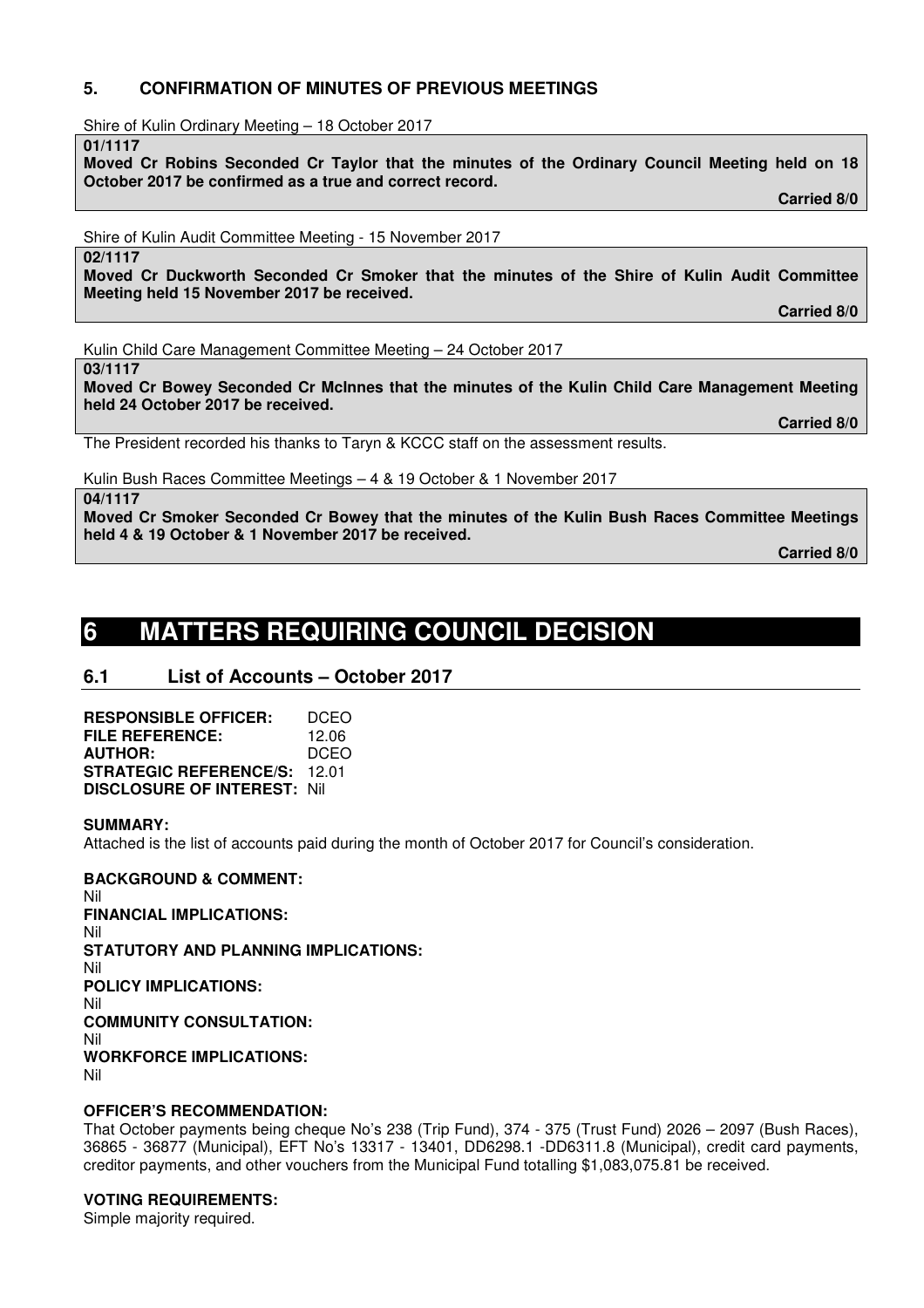### **05/1117**

**Moved Cr Lucchesi Seconded Cr Robins that October payments being cheque No's 238 (Trip Fund), 374 - 375 (Trust Fund) 2026 – 2097 (Bush Races), 36865 - 36877 (Municipal), EFT No's 13317 - 13401, DD6298.1 -DD6311.8 (Municipal), credit card payments, creditor payments, and other vouchers from the Municipal Fund totalling \$1,083,075.81 be received.** 

 **Carried 8/0** 

## **6.2 Financial Reports – October 2017**

| <b>RESPONSIBLE OFFICER:</b>         | DCEO  |
|-------------------------------------|-------|
| <b>FILE REFERENCE:</b>              | 12.01 |
| <b>AUTHOR:</b>                      | DCEO  |
| <b>STRATEGIC REFERENCE/S:</b>       | 12 O1 |
| <b>DISCLOSURE OF INTEREST: Nill</b> |       |

### **SUMMARY:**

Attached is the financial report for the period ending 31 October 2017.

**BACKGROUND & COMMENT:**  Nil **FINANCIAL IMPLICATIONS:**  Nil

### **STATUTORY AND PLANNING IMPLICATIONS:**

Regulation 34 of the Local Government (Financial Management) Regulations 1996 requires local governments to prepare each month a statement of financial activity reporting on the revenue and expenditure of funds for the month in question.

**POLICY IMPLICATIONS:**  Nil **COMMUNITY CONSULTATION:**  Nil **WORKFORCE IMPLICATIONS:**  Nil

### **OFFICER'S RECOMMENDATION:**

That Council endorse the monthly financial statement for the period ending 31 October 2017.

### **VOTING REQUIREMENTS:**

Simple majority required.

#### **06/1117**

**Moved Cr McInnes Seconded Cr Taylor that Council endorse the monthly financial statement for the period ending 31 October 2017.** 

 **Carried 8/0** 

### **6.3 Councillor Portfolios and Representation**

| <b>NAME OF APPLICANT:</b>      | CEO           |
|--------------------------------|---------------|
| <b>FILE REFERENCE:</b>         | 13.03 Council |
| <b>STRATEGIC REFERENCE/S:</b>  |               |
| <b>AUTHOR:</b>                 | CEO           |
| <b>DISCLOSURE OF INTEREST:</b> | Nil           |

### **SUMMARY:**

Council portfolios and committee representation are currently as follows:

### **BACKGROUND & COMMENT:**

Whilst we have not had to use the system of portfolios often; it is an effective way to draw in more Council resources when needed. Would recommend continuation of the system.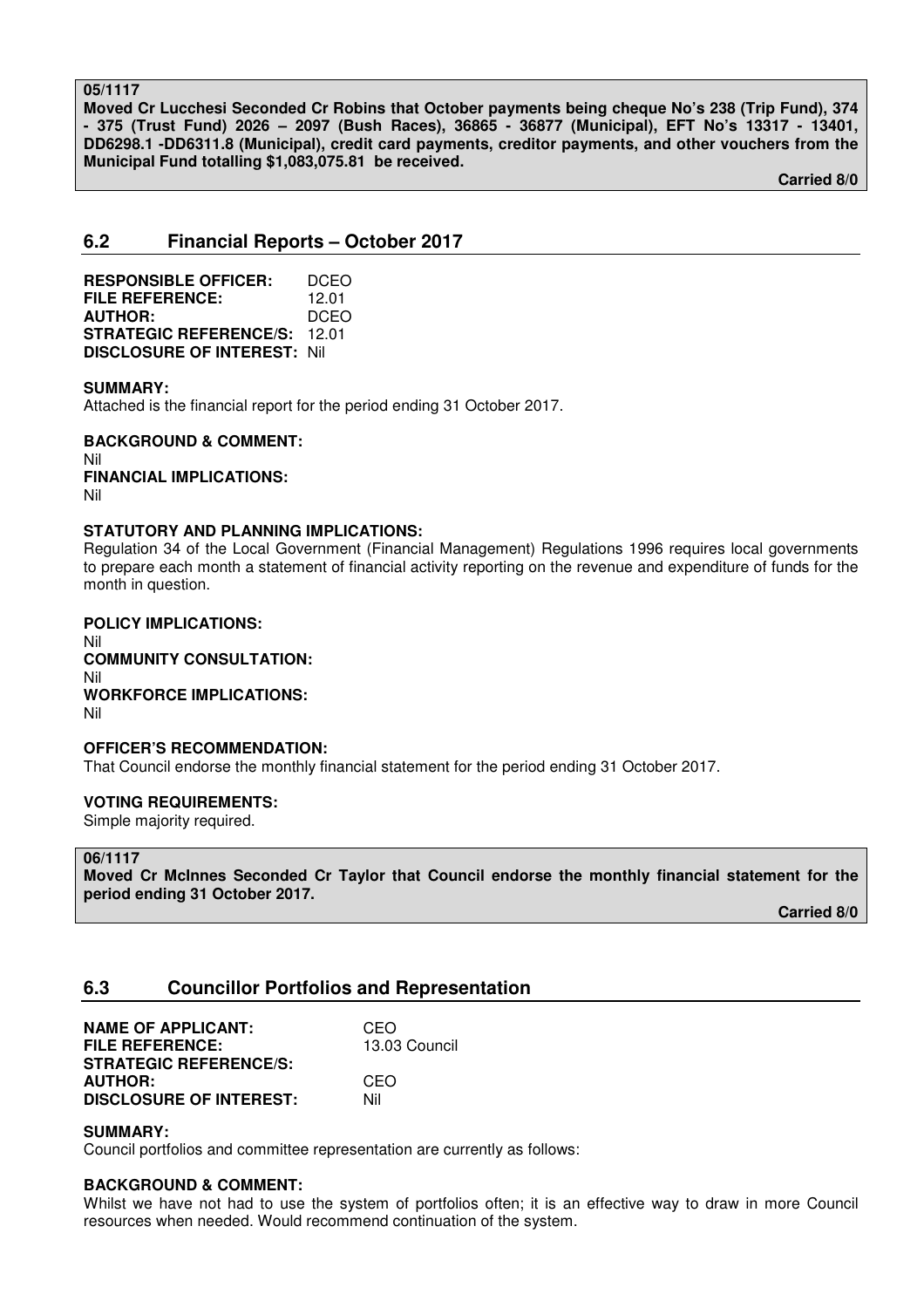Portfolios

- **Roads & Transport (RRG, Transport issues, MRD):**  Crs Sullivan, West, Ledwith (vacant) & Robins
- **Sport & Recreation (Freebairn Management Committee, Sporting Groups):** Cr West
- Health (Hospital, Doctor, Nursing issues etc.): Crs O'Brien (vacant) & Bowey
- **Tourism (Kulin Bush Races, Roe Tourism etc.):** Crs Bowey & Duckworth (& CRC Manager)
- **Agriculture (APB Zone, Skeleton Weed, Dogger etc.):** Cr Taylor
- **Business Development (Small Business Centre, Business Development, Resource Centre):** Crs McInnes & Ledwith vacant (& CRC Manager)
- **Emergency Services (Bush Fire, Ambulance, LEMAC, SES, Emergency Building etc.):** Crs Duckworth, McInnes & Ledwith (vacant)
- **Townscape, Town Planning, Tidy Towns:** Crs McInnes & Robins
- **WALGA Central Country Zone** Cr West & Cr Duckworth

### Committee Representatives

- **Freebairn Recreation Centre** Cr West
- **Kulin Retirement Homes** CEO
- **Kulin Child Care Centre** Cr Bowey
- **Kulin Bush Races** Cr Bowey
- **Camp Kulin Working Party BBRF Application** Crs West, O'Brien & Ledwith (vacant x 2)
- **Kulin CRC** DCEO& Cr Ledwith (vacant) may no longer be required
- **Eastern Wheatbelt SBC** Cr McInnes
- **Audit Committee** Full Council
- **WALGA Central Country Zone** Cr West & Cr Duckworth
- **Eastern Wheatbelt Primary Health Care** Crs West & Duckworth
- **EWB Committee** Cr Taylor & Cr Ledwith (vacant)
- **RoeROC**  Cr West & Cr Duckworth
- **Lakes District Sub-Group Regional Road Group** Cr Robins (proxy Cr Duckworth)
- **Regional Road Group** Cr Robins (if selected)
- **Central Ag Care** Cr McInnes
- **DAP Nominated Representatives** Cr West & Cr Duckworth
- **Local Government Week** Crs West & Duckworth plus one other delegate
- **National Roads Transport Forum** Cr Robins

### **FINANCIAL IMPLICATIONS:**

Nil **STATUTORY AND TOWN PLANNING IMPLICATIONS:**  Nil **POLICY IMPLICATIONS:** Nil **COMMUNITY CONSULTATION:** Nil

**WORKFORCE IMPLICATIONS:**

Nil

### **RECOMMENDATION:**

That the portfolios and committee representatives be discussed and determined.

### **VOTING REQUIREMENTS:**

Simple majority required.

### **07/1117**

**Moved Cr Duckworth Seconded Cr Robins that the following Portfolio's and Representations apply: Portfolios** 

- **Roads & Transport (RRG, Transport issues, MRD): Crs West, Lucchesi & Robins**
- **Sport & Recreation (Freebairn Management Committee, Sporting Groups): Cr West**
- **Health (Hospital, Doctor, Nursing issues etc.): Crs Bowey & Varone**
- **Tourism (Kulin Bush Races, Roe Tourism etc.): Crs Bowey & Duckworth (& CRC Manager)**
- **Agriculture (APB Zone, Skeleton Weed, Dogger etc.): Cr Taylor**
- **Business Development (Small Business Centre, Business Development, Resource Centre): Crs McInnes & Smoker (& CRC Manager)**
- **Emergency Services (Bush Fire, Ambulance, LEMAC, SES, Emergency Building etc.): Crs Duckworth & McInnes**
- **Townscape, Town Planning, Tidy Towns: Crs McInnes & Robins**
- **WALGA Central Country Zone Cr West & Cr Duckworth**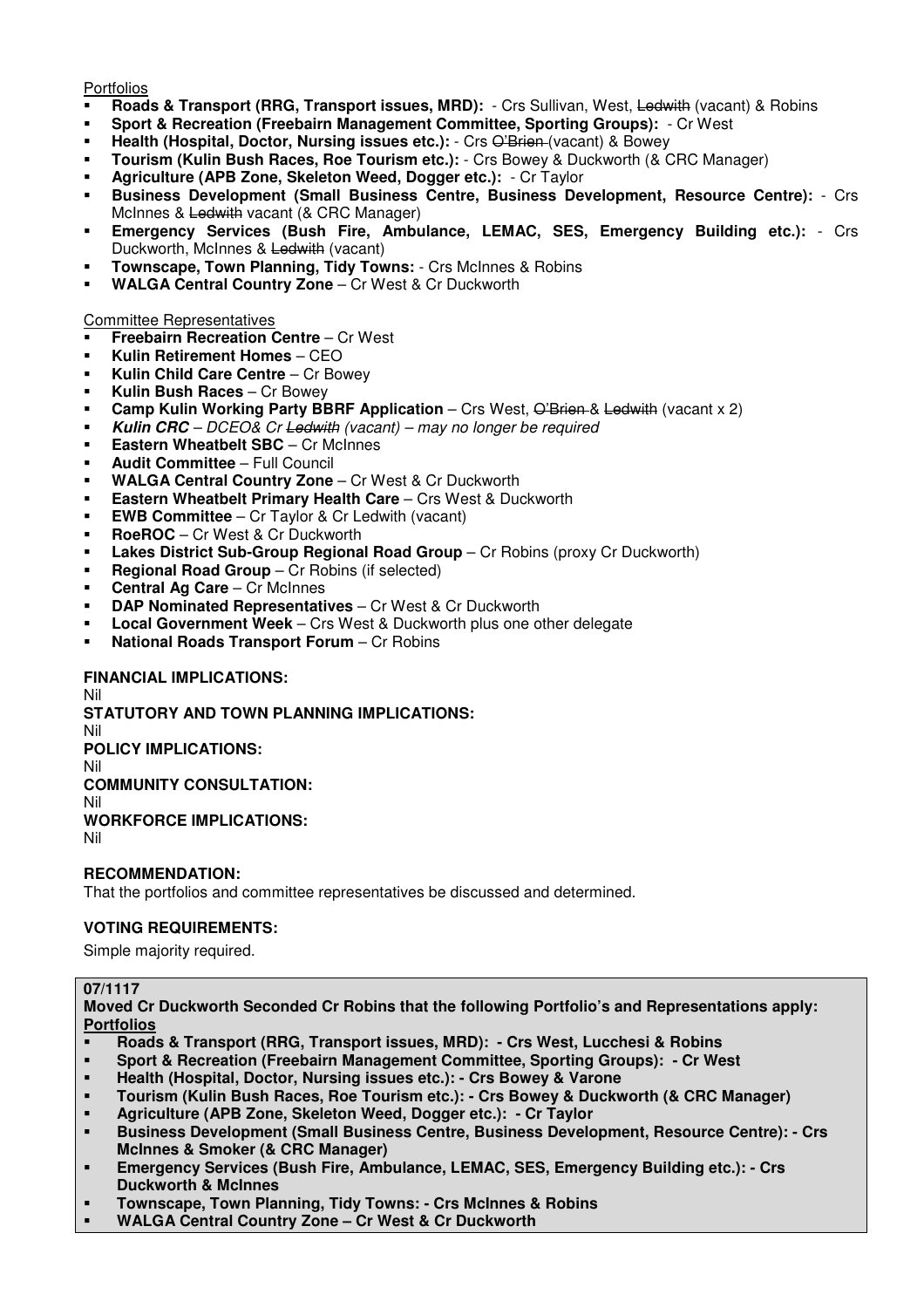### **Committee Representatives**

- **Australia Day Committee Cr Duckworth & Cr Bowey**
- **Freebairn Recreation Centre Cr West**
- **Kulin Retirement Homes CEO**
- **Kulin Child Care Centre Cr Lucchesi (proxy Cr Bowey)**
- **Kulin Bush Races Cr Bowey**
- **Camp Kulin Working Party BBRF Application Crs West & Smoker**
- **Audit Committee Full Council**
- **RoeROC Cr West & Cr Duckworth**
- **Lakes District Sub-Group Regional Road Group Cr Robins (proxy Cr Lucchesi)**
- **Regional Road Group Cr Robins & Cr Lucchesi**
- **Central Ag Care Cr McInnes**
- **DAP Nominated Representatives Cr West & Cr Duckworth**
- **Local Government Week Crs West & Duckworth plus one other delegate**
- **National Roads Transport Forum Cr Robins**

 **Carried 8/0** 

## **7 COMPLIANCE**

### **7.1 Compliance Reporting – General & Financial Compliance – October 2017**

**NAME OF APPLICANT:** CEO **RESPONSIBLE OFFICER:** CEO **FILE REFERENCE:** 12.05 Compliance 12.06 – Accounting Compliance **STRATEGIC REFERENCE/S:** CBP 4.1 Civic Leadership, 4.1.8 Compliance methods **AUTHOR:** CEO/DCEO **DISCLOSURE OF INTEREST:** Nil

### **SUMMARY:**

This report addresses General and Financial Compliance matters for October 2017. This process is not definitive, each month additional items and/or actions may be identified that are then added to the monthly checklist. Items not completed each month e.g. quarterly action - will be notations.

The report provides a guide to the compliance requirements being addressed as part of staff workloads and demonstrates the degree of internal audit being completed.

### **BACKGROUND & COMMENT:**

The Compliance team and works staff commence the monthly compliance effort immediately after the Shire meeting each month. At that time, the executive support officer will email the assigned staff member their compliance requirements for the coming month.

As the month progresses, staff in conjunction with their manager, the CEO or DCEO will determine the extent of work/action needed to complete items. During Agenda week, the Compliance Team again meets to ensure the monthly report/list is reviewed and that compliance items are completed. In preparing the Agenda report, the CEO or DCEO will sign off on completed items.

Prior month items not completed previously will be reported in the following month so Council remains aware of what items are still outstanding. (Refer to Table attached)

Items still outstanding from September 2017;

| <b>FOI Statement</b>                  | - to be finalised for Nov Meeting with Annual Report  |
|---------------------------------------|-------------------------------------------------------|
| Record Keeping Plan Compliance        | - to be finalised for Nov Meeting with Annual Report  |
| <b>Bushfire Firebreak Inspections</b> | - commenced on 9th November 2017                      |
| <b>Firebreak Reminders</b>            | - will be completed after Inspections                 |
| <b>Bushfire Protective Clothing</b>   | - orders completed – awaiting supply and delivery     |
| <b>Transport R2R Annual</b>           | - after Annual Accounts and Audit have been completed |
| <b>Audit Committee with Auditor</b>   | - Nov meeting day                                     |
| ABS return                            | - to be completed after Annuals confirmed             |
| Cat Dog registration renewals         | $-$ by 15 <sup>th</sup> Oct                           |
|                                       |                                                       |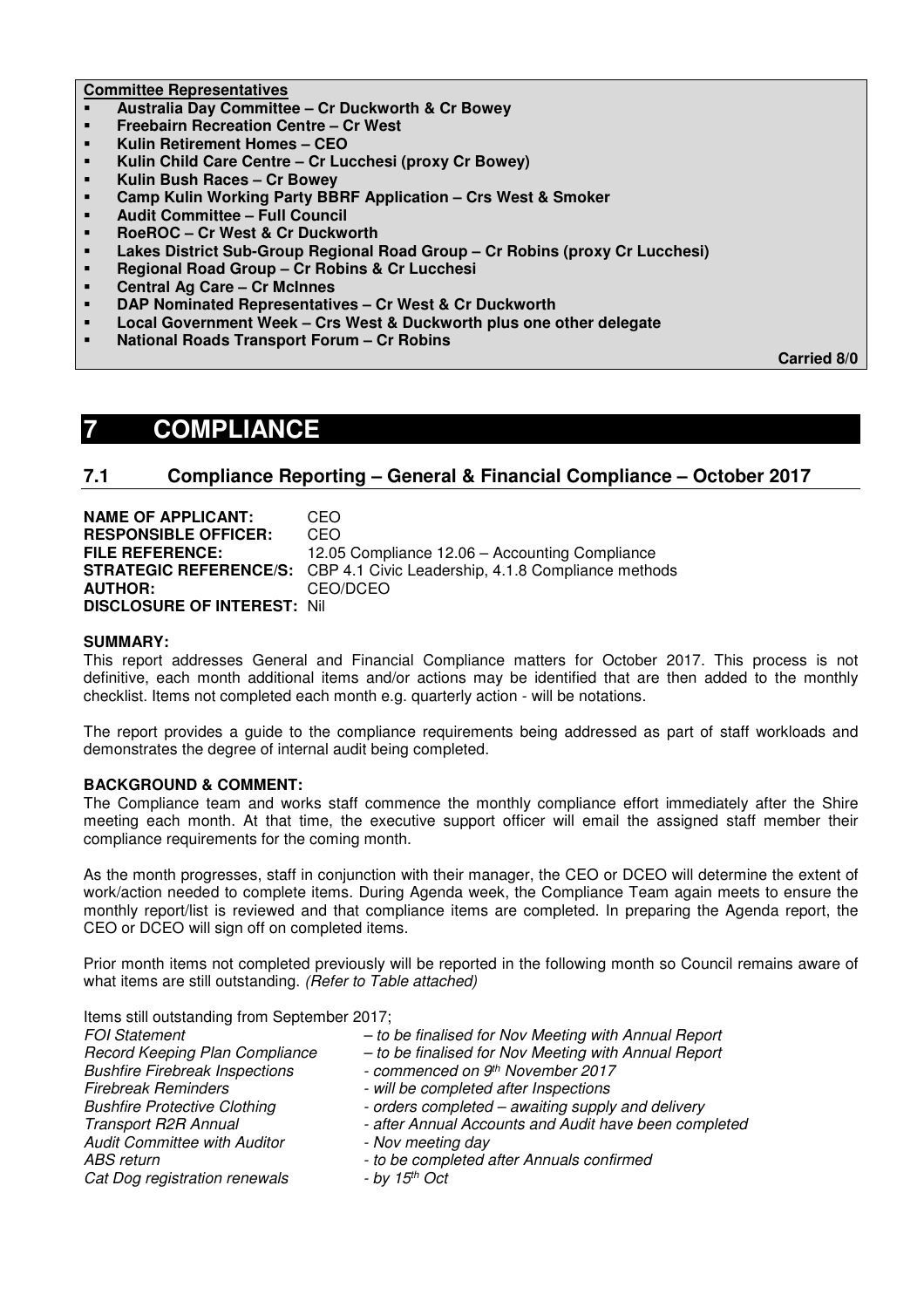Items still outstanding from October 2017; Electors Meeting - planned for 20<sup>th</sup> December 2017 Annual report and Financials to Dept. - after acceptance by Council at Nov meeting Election of President & Deputy President- Nov meeting Appointment of Committees & Delegates- Nov meeting Photo of new Council **Finance 1 council** - planned for December meeting<br>Bushfire Firebreak Inspections **Finance 1 commenced on 9th November** - commenced on 9th November 2017 Firebreak Reminders **Firebreak** Reminders **Firebreak** Reminders Broadcasting Apparatus Licence - check to see if still requirement Clean filters in air conditioners - contractor quote being obtained Audit Report to DRD - can be finalised after acceptance of Audit and Annual Report Quarterly Stats to DRD - not completed Swimming Pool Water Sampling  $-$  not ready  $-$  2-3 weeks away Waste Water Recycling Scheme water samples **container a state of the samples** of the conjunction with Swimming Pool water testing

### **FINANCIAL IMPLICATIONS:**

In the generation of the report, nil in terms of meeting compliance. There may be items that require additional administrative effort to complete or require external assistance to resolve. In those cases, individual financial implications will be reported.

### **STATUTORY AND PLANNING IMPLICATIONS:**

Nil

**POLICY IMPLICATIONS:** 

Identified as necessary – this report Nil

**COMMUNITY CONSULTATION:**  Nil **WORKFORCE IMPLICATIONS:**  Nil

### **OFFICER'S RECOMMENDATION:**

That Council receive the General & Financial Compliance Reports for October 2017 and note the matters of noncompliance.

### **VOTING REQUIREMENTS:**

Simple majority required.

### **08/1117**

**Moved Cr Robins Seconded Cr Lucchesi that Council receive the General & Financial Compliance Reports for October 2017 and note the matters of non-compliance.** 

 **Carried 8/0** 

## **7.2 Compliance Reporting – Delegations Exercised – October 2017**

**NAME OF APPLICANT: CEO RESPONSIBLE OFFICER:** CEO<br>**FILE REFERENCE:** 12.05 **FILE REFERENCE:** 12.05 - Compliance **STRATEGIC REFERENCE/S:** CBP 4.1 Civic Leadership, 4.1.8 Compliance methods **AUTHOR:** CEO **DISCLOSURE OF INTEREST:** Nil

### **SUMMARY:**

To report back to Council actions performed under delegated authority for the period ending 1 October 2017.

To provide a comprehensive report listing of the delegations able to be exercised following adoption of a more substantial array of delegations in June 2017.

### **BACKGROUND & COMMENT:**

This report is prepared for Council detailing actions performed under delegated authority by the respective officers under each of the delegation headings: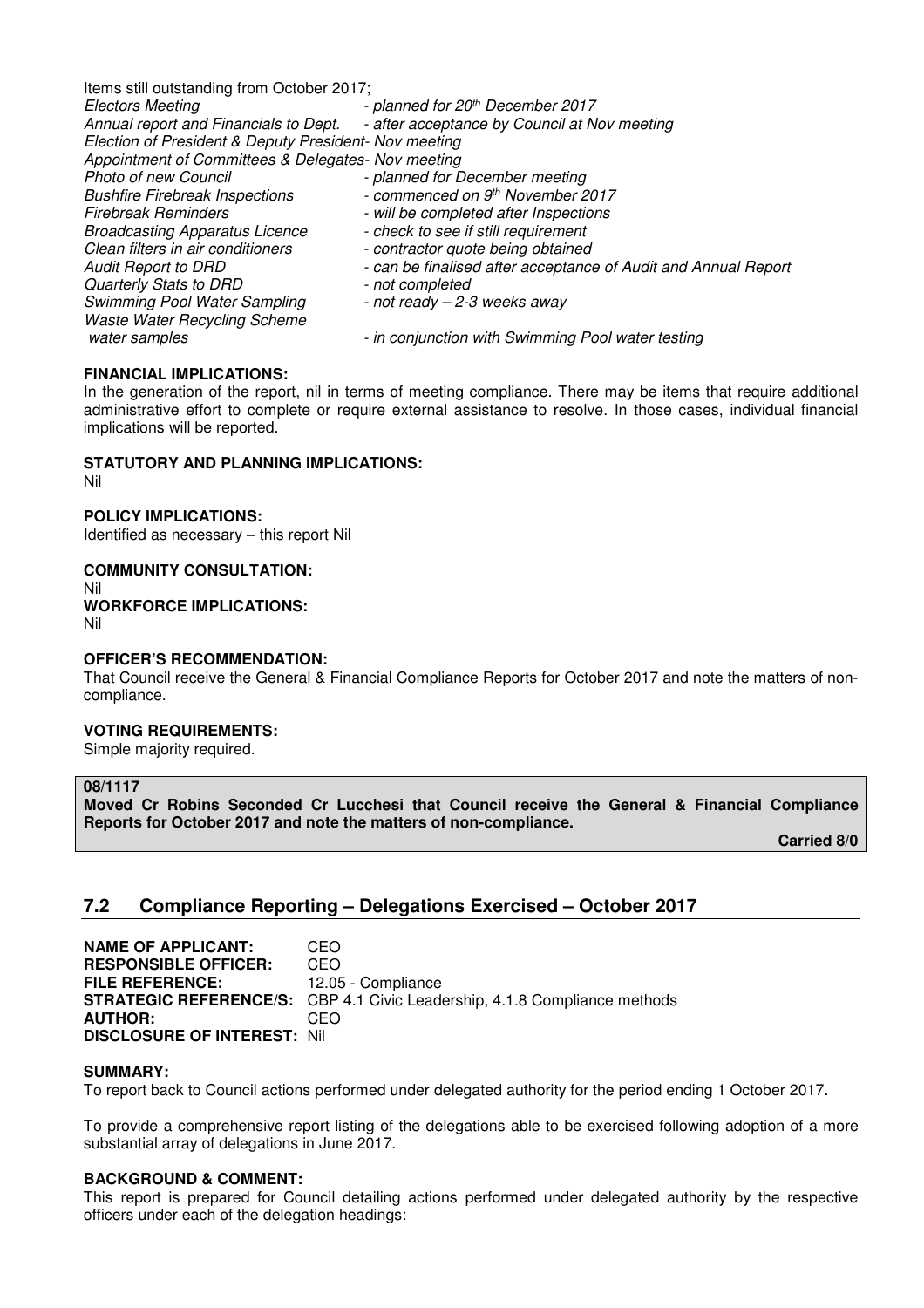## **ADMINISTRATION**

|                 | <b>Policy Delegation</b>                                              | <b>Officers</b>                      |
|-----------------|-----------------------------------------------------------------------|--------------------------------------|
| A1              | <b>Acting Chief Executive Officer</b>                                 | (CEO)                                |
| A <sub>2</sub>  | Agreements for Payments of Debts to Council                           | (CEO/DCEO)                           |
| A <sub>3</sub>  | Casual Hirer's Liability                                              | (CEO)                                |
| A4              | <b>Complaint Handling</b>                                             | (CEO)                                |
| A5              | Fees & Charges - Discounts                                            | (CEO/DCEO/MW/MLS/CRC Mgr.)           |
| A6              | Investment of Surplus Funds                                           | (CEO/DCEO)                           |
| A7              | IT & Social Media - Use Of                                            | (CEO)                                |
| A8              | Legal Advice, Representation & Cost Reimbursement                     | (CEO)                                |
| A <sub>9</sub>  | Payments from Municipal and Trust Funds                               | (CEO – to numerous staff for Orders) |
| A10             | Use of Common Seal                                                    | (CEO)                                |
| A11             | <b>Writing Off Debts</b>                                              | (CEO)                                |
| A12             | Housing                                                               | (CEO)                                |
| A <sub>13</sub> | Procedure for Unpaid Rates Finance                                    | (CEO)                                |
|                 | <b>GOVERNANCE</b>                                                     |                                      |
| G1              | Applications for Planning Consent                                     | (CEO)                                |
| G <sub>2</sub>  | <b>Building Licences and Swimming Pools</b>                           | (EHO/Building Surveyor)              |
| G <sub>3</sub>  | Cemeteries Act 1986                                                   | (CEO)                                |
| G4              | Health Act 1911 Provisions                                            | (EHO)                                |
|                 | <b>HUMAN RESOURCES</b>                                                |                                      |
| H1              | <b>Grievance Procedures</b>                                           | (CEO)                                |
|                 | <b>COMMUNITY SERVICES</b>                                             |                                      |
| C <sub>1</sub>  | Bushfire Control - Shire Plant for Use of                             | (CEO)                                |
| C <sub>2</sub>  | Bushfire Control - Plant Use for Adjoining Shires                     | (CEO)                                |
| C <sub>3</sub>  | Bushfire Prohibited / Restricted Burning Periods - Changes            | (Shire President/CEO)                |
| C4              | <b>Bushfire Training Administration</b>                               | (CEO)                                |
| C <sub>5</sub>  | Cat Ownership Limit - Cat Control                                     | (CEO)                                |
| C <sub>6</sub>  | Dog Control - Attacks                                                 | (CEO)                                |
| C7              | Dog Ownership Limit - Dog Control                                     | (CEO)                                |
| C8              | Sea Containers Use of - Town Planning                                 | (CEO)                                |
| C <sub>9</sub>  | Second Hand Dwellings                                                 | (CEO)                                |
| C <sub>10</sub> | <b>Temporary Accommodation</b>                                        | (CEO)                                |
| C <sub>11</sub> | Unauthorised Structures - Building Control                            | (CEO)                                |
| C <sub>12</sub> | Kulin Bush Races                                                      | (Kulin Bush Races Committee)         |
| C <sub>13</sub> | <b>Freebairn Recreation Club Committee</b>                            | (FRC Club Committee)                 |
| C <sub>14</sub> | Kulin Child Care Centre Management Committee                          | (Kulin CCC Management Committee)     |
| C <sub>15</sub> | General - Community Services Practices                                | (CEO)                                |
| <b>WORKS</b>    |                                                                       |                                      |
| W1              | <b>Gravel Supplies</b>                                                | (MW)                                 |
| W <sub>2</sub>  | Roads - Clearing                                                      | (CEO)                                |
| W3              | Roads - Damage to                                                     | (MW)                                 |
| W4              | Roads - Roadside Markers - Management of                              | (MW)                                 |
| W5              | Stormwater Drainage                                                   | (MW)                                 |
| W6              | <b>Street Trees</b>                                                   | (CEO)                                |
| W7              | Streetscape - Improvements                                            | (CEO)                                |
| W8              | Roadside Burning                                                      | (MW)                                 |
| W9<br>W10       | <b>Temporary Road Closures</b><br>General - Works Practices Approvals | (MW)                                 |
|                 |                                                                       |                                      |

### **COMMENT:**

The following details the delegations exercised within the Shire relative to the delegated authority for the month and are submitted to Council for information (excluding delegations under A9, Payments – refer to individual order and payment listed in Accounts paid)

### **A2 Agreements for Payments of Debts to Council (CEO/DCEO)**

CEO Approved a payment plan for J Nichols -73 Johnston Street - Rates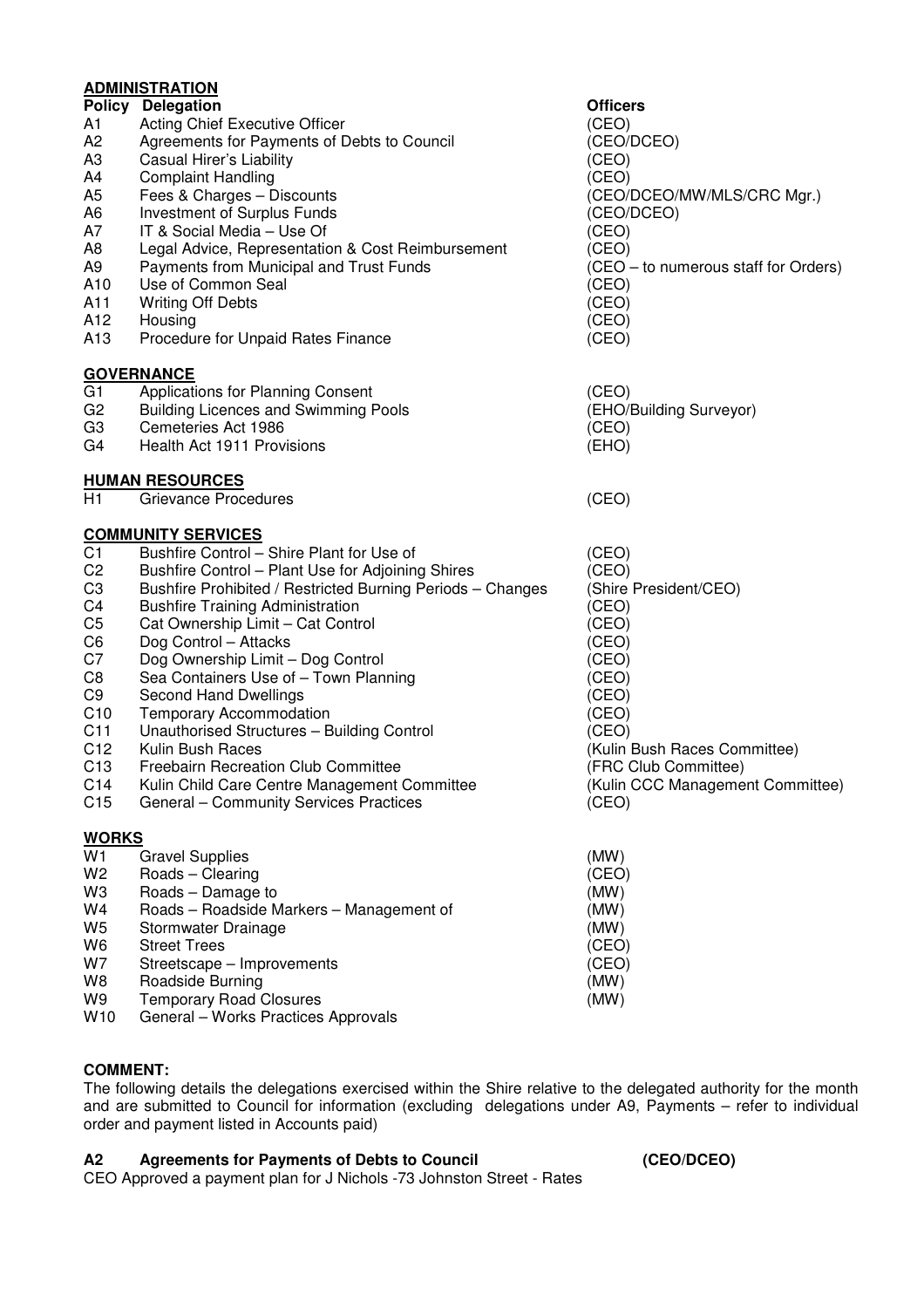### **A6 Investment of Surplus Funds (DCEO)** – Local Government Act 1995, section 6.14 Municipal funds

| Type                | Rate  | Deposit/(Withdrawal) |
|---------------------|-------|----------------------|
| At Call             | 1.5%  | (300,000)            |
| <b>Term Deposit</b> | 1.65% | 250,000.00           |
| <b>Term Deposit</b> | 2.00% | 400,000.00           |
| <b>Term Deposit</b> | 2.25% | 250,000.00           |
| Term Deposit        | 2.30% | 400,000.00           |

Reserves:

| I ype               | Rate  | Deposit/(Withdrawal) |
|---------------------|-------|----------------------|
| <b>Term Deposit</b> | 2.45% | 14.206.22            |

### **G1 Applications for Planning Consent**

Approved Development Application for Carly Bradford, 19 Price St, Kulin for Gable Roof Entertaining Area, verandah and patio - estimated value \$8000.

Approved Development Application for Brenton Mullan, 75 Johnston St, Kulin for ablution block – estimated value \$8500.

### **G2 Building Licences (CEO)**

Approved Building Application for William Herwig, 25 Day St, Kulin for Pine Deck and Roof cover - estimated value \$8,000.

Approved Building Application for Carly Bradford, 19 Price St, Kulin for Gable Roof Entertaining Area, verandah and patio - estimated value \$15,000.

Approved Building Application for Brenton Mullan, 75 Johnston St, Kulin for ablution block – estimated value \$8,500.

Approved Building Application for Michael Wilson, Kulin Lake Grace Rd, Kulin for farm vehicle storage shed – estimated value \$35,000.

### **STATUTORY ENVIRONMENT:**

Building Act 2011 Bushfires Act 1954 Cemeteries Act 1986 Health (Asbestos) Regulations 1992; Health (Miscellaneous Provisions) Act 1911; Local Government Act 1995 Public Health Act 2016 Shire of Kulin TPS2 Town Planning Development Act Town Planning Scheme Trustees Act, Part III, Criminal Procedure Act 2004;

### **FINANCIAL IMPLICATIONS:**

Nil in terms of exercising delegation and reporting to Council though there may be financial implications in the case of each delegation exercised.

### **STATUTORY AND PLANNING IMPLICATIONS:**

Nil

### **POLICY IMPLICATIONS:**

There are no known policy implications relating to this report.

### **COMMUNITY CONSULTATION:**

Nil

### **WORKFORCE IMPLICATIONS:**

Nil